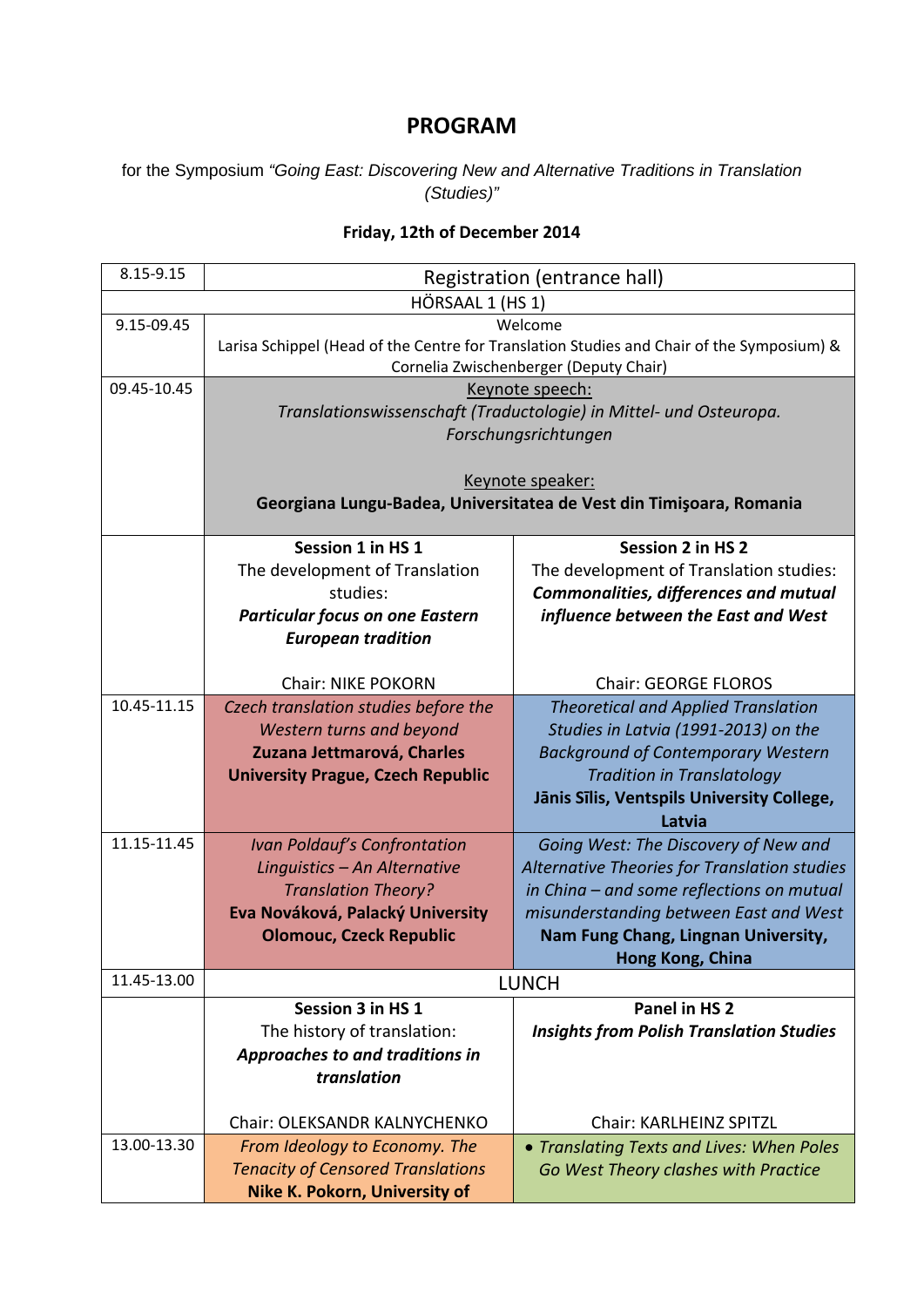|             | Ljubljana, Slovenia                      | (Piotr Blumczyński, Queen's University                |  |
|-------------|------------------------------------------|-------------------------------------------------------|--|
| 13.30-14.00 | Reflections on Translation in a          | <b>Belfast, UK)</b>                                   |  |
|             | Translation-oriented culture (some       | • Roman Ingarden and the                              |  |
|             | notes on the Slovene tradition)          | Phenomenological Approach to Polish                   |  |
|             | <b>Martina Ozbot, University of</b>      | Translation Studies (Piotr de Bończa                  |  |
|             | Ljubljana Slovenia                       | Bukowski, Jagiellionian University of                 |  |
| 14.00-14.30 | Translating behind the Iron Curtain:     | Krakow, Poland)                                       |  |
|             | <b>Translation Methods in the Soviet</b> | • Before Nida: Olgierd Wojtasiewicz and               |  |
|             | <b>Union</b>                             | his legacy in Polish Translation Studies              |  |
|             | Natalia Kaloh Vid, University of         | (Paulina Drewniak, University of                      |  |
|             | <b>Maribor, Slovenia</b>                 | <b>Wroclaw, Poland)</b>                               |  |
| 14.30-15.00 | Translating philosophical Terminology.   | • "The Artistic Translation": Concepts of             |  |
|             | Using the example of "Dasein".           | Translation as Creative Writing in Polish             |  |
|             | Sabina Folnović Jaitner, University of   | Translation Studies (Magda Heydel,                    |  |
|             | Vienna, Austria                          | Jagiellonian University of Krakow,                    |  |
| 15.00-15.30 | Thinking Balcerzan: Ideas on             | Poland)                                               |  |
|             | "translation series"                     | • Attempts at Delineation and                         |  |
|             | <b>Marta Crickmar, University of</b>     | <b>Formalisation of Translation Studies in</b>        |  |
|             | <b>Gdansk, Poland</b>                    | Poland (Elżbieta Skibińska, University of             |  |
|             |                                          | <b>Wrocław, Poland)</b>                               |  |
|             |                                          | • "Children's Literature" and the Theory of           |  |
|             |                                          | Translation in Poland (Monika Woźniak,                |  |
|             |                                          | University of Rome, La Sapienza, Italy)               |  |
|             |                                          |                                                       |  |
|             |                                          | (each single presentation is 15 minutes               |  |
|             |                                          | long)                                                 |  |
|             |                                          |                                                       |  |
|             |                                          | followed by a 30 minutes discussion                   |  |
|             |                                          | among panellists and questions from the               |  |
|             |                                          | audience                                              |  |
|             |                                          |                                                       |  |
|             |                                          | The panel ends at 15 pm.                              |  |
|             |                                          | Session 4 in HS 1                                     |  |
|             |                                          | The development of Translation studies:               |  |
|             |                                          |                                                       |  |
|             |                                          | Particular focus on one Eastern European<br>tradition |  |
|             |                                          |                                                       |  |
|             |                                          | <b>Chair: KARLHEINZ SPITZL</b>                        |  |
| 15.00-15.30 |                                          | The landscape of Polish Translation studies           |  |
|             |                                          | at the turn of the 21st century                       |  |
|             |                                          | Joanna Dybiec-Gajer & Maria Piotrowska,               |  |
|             |                                          | Pedagogical University of Krakow, Poland              |  |
|             |                                          |                                                       |  |
| 15.30-16.00 | Coffee break                             |                                                       |  |